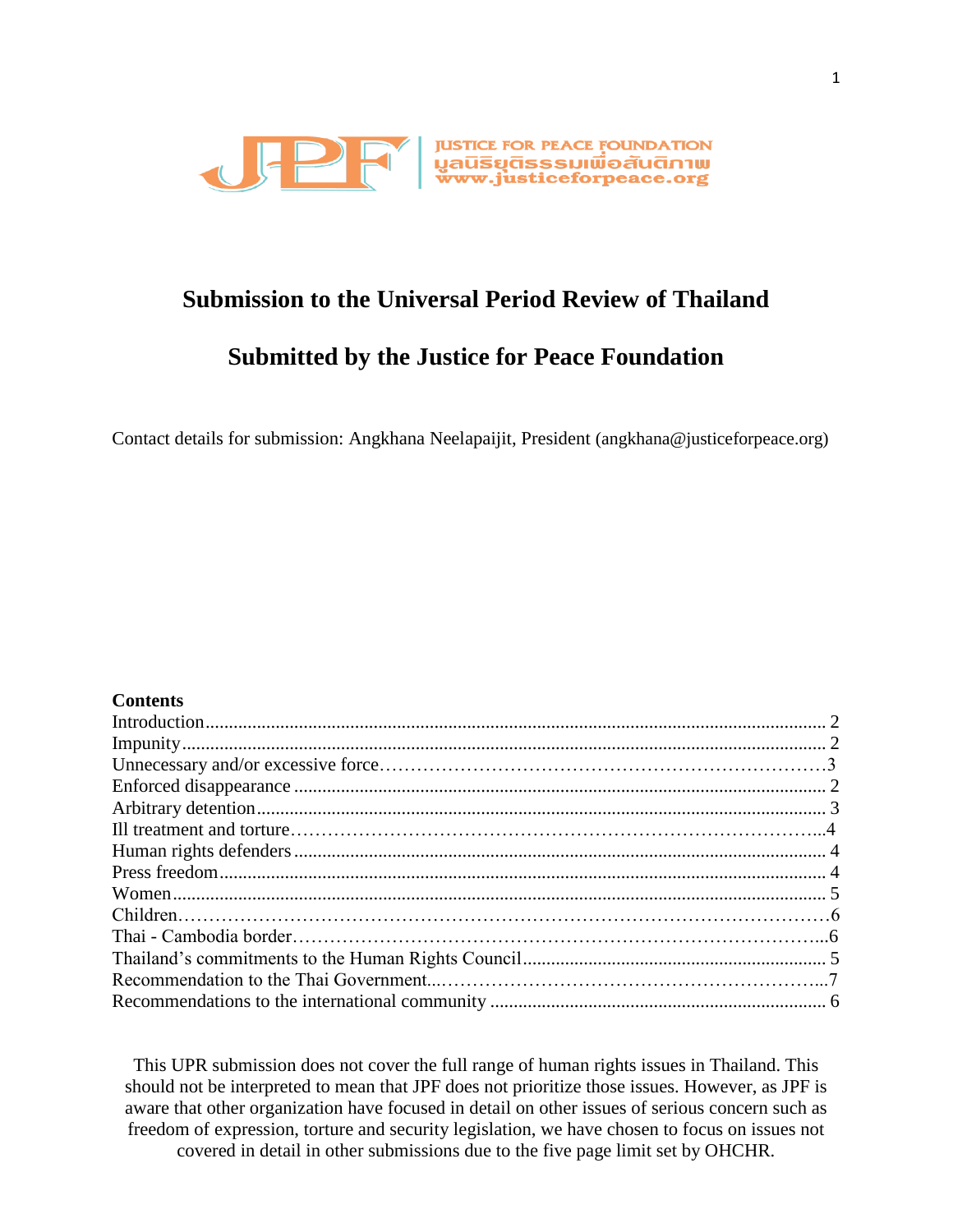<span id="page-1-0"></span>1. **Introduction:** The range and strength of dissenting voices in Thailand is increasing. While the majority choose to use peaceful methods to express their political and social concerns, some, such as insurgent groups in southern Thailand, have chosen a path of violence to express their dissatisfaction with the Thai state. At the basis of some of these movements are genuine experiences of marginalization and discrimination by the highly centralized Thai state. In some cases long standing, genuine grievances are being manipulated by extremists. Different governments of Thailand have responded to some grievances through dialogue and negotiation. However, the more common response particularly since the appointment of the Thaksin Government in 2001, has been the use of draconian national security laws that have allowed all governments, particularly since  $2005<sup>1</sup>$ , and the judiciary to act outside the rule of law and have resulted in host of very serious human rights abuses and denials of fundamental freedoms.

<span id="page-1-1"></span>2. **Impunity:** Laws codifying immunity of state officials, a politicized and sometimes weak criminal justice system (including the police, the Department of Special Investigations and the judiciary) and a concerning lack of political will have resulted in immunity for security officials who are directly responsible or bear responsibility through chain of command for serious crimes, including assault (torture) and murder (extrajudicial killings).

3. Various governments of Thailand have responded to protests with **unnecessary and/or excessive force**. Examples of this include the suppression of protests in December 2002 related to the Thai-Malaysian natural gas pipeline and gas separation plant project;<sup>2</sup> suppression of the protests in Tak bai in October 2004; and the dispersion of "Red Shirt" protesters in April and May 2010. The police and security forces are known to employ excessive force during security operations. Prominent examples include the 2003 war on drugs and the events of 28 April 2004 in southern Thailand (including the Krue Se Mosque killings). Under the Thaksin Government the war on drugs resulted in 2,800 killings in a three month period. To date there have been no prosecutions of security officials for these crimes.

<span id="page-1-2"></span>4. **Enforced disappearance** is used in Thailand as an extralegal method by the security forces. The scale of enforced disappearances in Thailand remains unknown but documentation suggests it is an extralegal method frequently used by Thai security forces. Despite ratifying numerous human rights treaties, Thailand has not ratified the International Convention for the Protection of All Persons from Enforced Disappearance. Nor has the Government criminalized the act of enforced disappearance. These legal gaps combined with a failure to prosecute those responsible for enforced disappearances, suggests that past and current government officials are not serious about bringing an end to this crime in Thailand. As a result enforced disappearances continue to take place with impunity.

5. JPF has documented more than 90 cases of enforced disappearance that took place between 1991 and 2010 and expects that there are many more cases. The cases documented by JPF include: Thanong Pho Arn, President of the Labour Congress of Thailand, in 1991; over 30 cases of enforced disappearance that occurred in May 1992 when security forces cracked down on peaceful demonstrators in Bangkok; enforced disappearances during the "war on drugs" under the Thaksin administration in 2003. At least 2,800 people were killed or disappeared, including many from marginalized communities; 34 cases of enforced disappearance in the Southern

 $\overline{a}$ <sup>1</sup> In 2005, Prime Minister Thaksin Shinawatra issued Thailand's Emergency Decree on Government

Administration in States of Emergencies (the Emergency Decree) and applied the Decree to the three southernmost provinces of Thailand.<br><sup>2</sup> Peaceful protests were taking place in Hat Yai in regard to the granting of a concession for a large energy project

that would likely affect the quality of the environment, health and living conditions of the local people.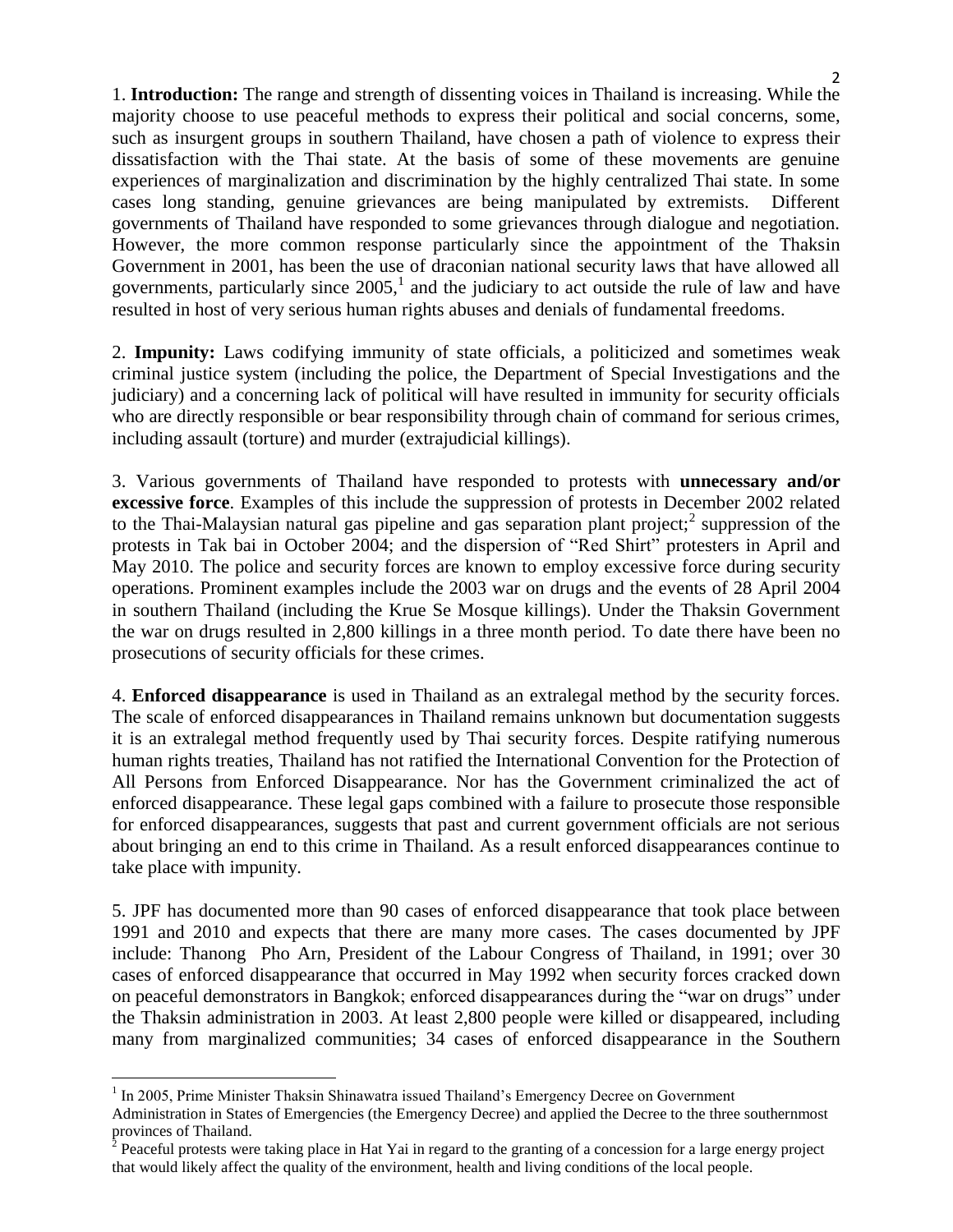Border Provinces of Thailand as a result of the counter insurgency policy of the Thaksin administration in 2002 and continued under subsequent governments; the enforced disappearance of Somchai Neelapaijit, a prominent human rights lawyer who was forcibly disappeared in Bangkok in March 2004; and the enforced disappearance of Mr.Kamon Laosopapan, an anticorruption activist, in February 2008. Other human rights organisations have documented dozens of additional cases of enforced disappearance in Thailand.

6. In all but one case prosecutions have not taken place and in all cases the whereabouts of the disappeared individual or his/her remains remain unknown.

## <span id="page-2-0"></span>7. **Arbitrary detention:** Security laws are being used to detain people throughout the country.

In assessing Thailand's Emergency Decree and Martial Law in comparison with international human rights law and standards, human rights organisations have repeatedly raised concerns about the application of these laws resulting in arbitrary arrest and detention. More specifically the International Commission of Jurists (ICJ) has raised concerns that the *Martial Law Act,*  which allows for detention up to 7 days without a warrant and the Emergency Decree, which allows for detention without a charge for up to 7 days, which can be renewed for up to 30 days, lack the necessary judicial scrutiny and oversight to ensure the rights of detainees are fully protected.

8. During the protests and following the violent dispersion of "Red Shirt" protesters in April and May 2010, more than 400 individuals were arrested, $3$  some were held without charge under the Emergency Decree in what equated to arbitrary detention and others have been charged with a range of criminal offences, including terrorism, and continue to await trial.<sup>4</sup> The government has stated that 109 people have been released either without charge or on bail. Following "yellow shirt" protests in late 2008, which resulted in the closure of Bangkok's two international airports the protest leaders were charged with assembling for unlawful purposes. These cases are currently under investigation by the DSI and none of the "yellow shirt" protesters are currently detained. In the south 7,680 villagers have been arrested with only 1,500 having security charges filed against them.<sup>5</sup> In many cases the charges have been dismissed due to a lack of sufficient evidence. Equally concerning is the extremely slow pace at which the judiciary consider these cases and the limits on granting bail. JPF remains concerned that detentions under the Emergency Decree or Martial Law, in any part of the country could result in arbitrary detention.

9. JPF is particularly concerned about the **detention of children** under security laws. In southern Thailand 151 children were detained under the Emergency Decree/Martial Law between 2005 and 2009 at one of the two major detention facilities in southern Thailand.<sup>6</sup> No information is available on the other facility or the smaller Special Task Force detention facilities.

10. Evidence of **ill treatment and torture** in detention in Thailand has been repeatedly presented by human rights groups, particularly in regard to detainees held under security laws in

 $\overline{\phantom{a}}$ 

<sup>&</sup>lt;sup>3</sup> The Thai Government has officially stated that 260 people were detained, of which 109 have now been released. The figure of 417 was provided by a non governmental source.

<sup>&</sup>lt;sup>4</sup> For example, in the North Eastern region, 11 people in Ubon Ratchathani Province and 19 people in Mukdaharn Province were charged with arson. Twelve people in Mukdaharn Province and 61 people in Udon Thani Province were charged with arson together with trespass. In the Northern region, in Chiangrai province, a total ten people were arrested under Emergency Decree; three were charged with disrupting traffic and six with arson. In Chiang mai Province, five people have been charged with arson.

**<sup>5</sup>** Bangkok Post, Opinion Piece by Sanitsuda Ekachai, **"**Silent deaths in restive South", 17 February 2011.

<sup>6</sup> Information provided by Southern Border Polices Bureau.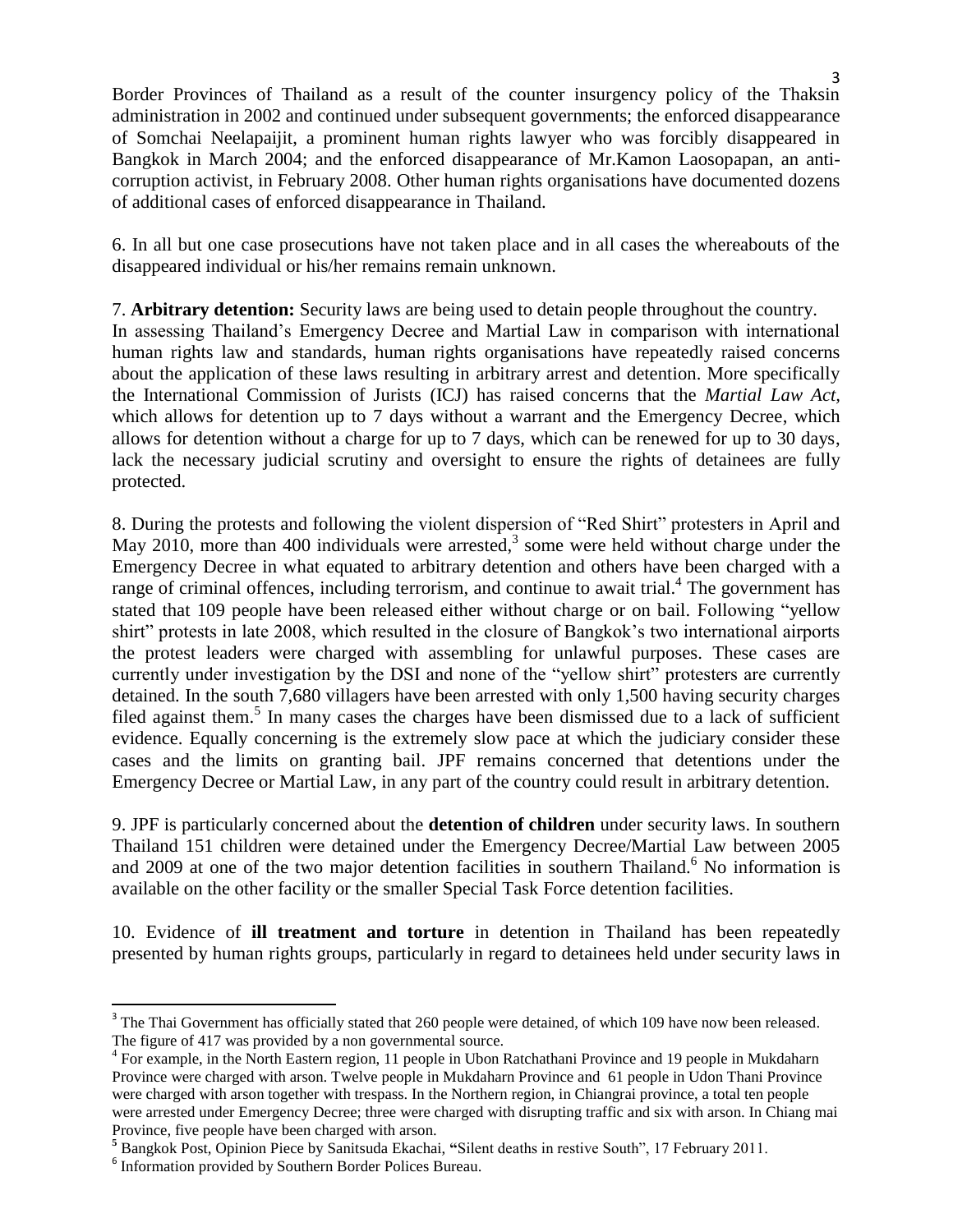4 southern Thailand. The increasing number of individuals held under laws that do not have the necessary checks and balances to ensure the rights of detainees is of grave concern.

<span id="page-3-0"></span>11. **Human rights defenders:** A wide range of human rights defenders face threats and attacks in Thailand. Thai authorities, particularly security personal are a major source of threats and attacks on human rights defenders. However, others such as insurgents in southern Thailand and companies also pose a serious threat to human rights defenders.

12. Lawyers, human rights activists and staff of non-government organisations frequently face threats from security officials and in the south from armed insurgents. In March 2004, human rights lawyer Mr Somchai Neelapaijit was disappeared by Thai police. His whereabouts has never been determined and justice has been slow and unsatisfactory. His wife, Angkhana Neelapaitjit, who is herself a leading human rights activist, continues to face threats from unknown persons. The office of JPF in southern Thailand has been searched by security officials. The searching and harassment of NGOs and their employees is also a common occurrence for NGOs whose work relates to human rights in Burma. International NGOs face difficulties to register in Thailand, placing them in a precarious situation and stifling their ability to operate freely in Thailand.

13. Women human rights defenders face a higher level of risk, this is particularly true in southern Thailand where culture and Islamic teachings have been interpreted in a way which isolates and highlights women human rights defenders. Individuals attempting to hold accountable businesses and officials in Thailand for corruption, environmental damage and violations of labour rights have been harassed, charged with offences and killed.

14. Past and current governments have failed to respond adequately to the significant risks human rights defenders in Thailand face. This is exacerbated by the limited progress in seeking justice in the majority of cases related to attacks on human rights defenders. The Thai Government has not established any mechanisms for protection of human rights defenders.

<span id="page-3-1"></span>15. **Press freedom:** At a time when space for negotiation and discussion within society is greatly needed freedom of expression in Thailand is increasing stifled. Press freedom has deteriorated significantly, especially within online media. Tens of thousands of URLs have been blocked under the new Computer Crimes Act 2007 and by the Center for the Resolution of Emergency Situations (CRES) under the Emergency Decree. At least one online journalist and one webmaster are being prosecuted under the Computer Crimes Act for offences related to *Les Majeste* and several more await trial*.* Two foreign journalists were shot dead while trying to report on the protests in Bangkok in May 2010. Over 100 community radio stations linked to groups opposed to the Government have been closed down around the country. Journalists in the south continue to face intimidation and threats both at home and work.

16. While media freedom under the Thaksin Administration was restricted, particularly through the use of law suits against the professional media (newspapers and television stations),  $\overline{I}$  the current practice of restricting freedom of expression is complex and increasingly severe. The application of a specific legal framework to restrict and prosecute journalists is a severely negative development and has resulted in even the most outspoken journalists self-censoring.

 $\overline{\phantom{a}}$ 

<sup>7</sup> For example, on July 16, 2003, a civil lawsuit was filed against *Thai Post* and Ms.Supinya Klangnarong for 400 million Thai Baht. On March 14, 2006, the Criminal Court dismissed the criminal lawsuit, saying the article in the *Thai Post* was presented in good faith and in the public's best interest. On May 8, 2006, Shin Corporation asked that the civil lawsuit be withdrawn and the civil suit was dropped.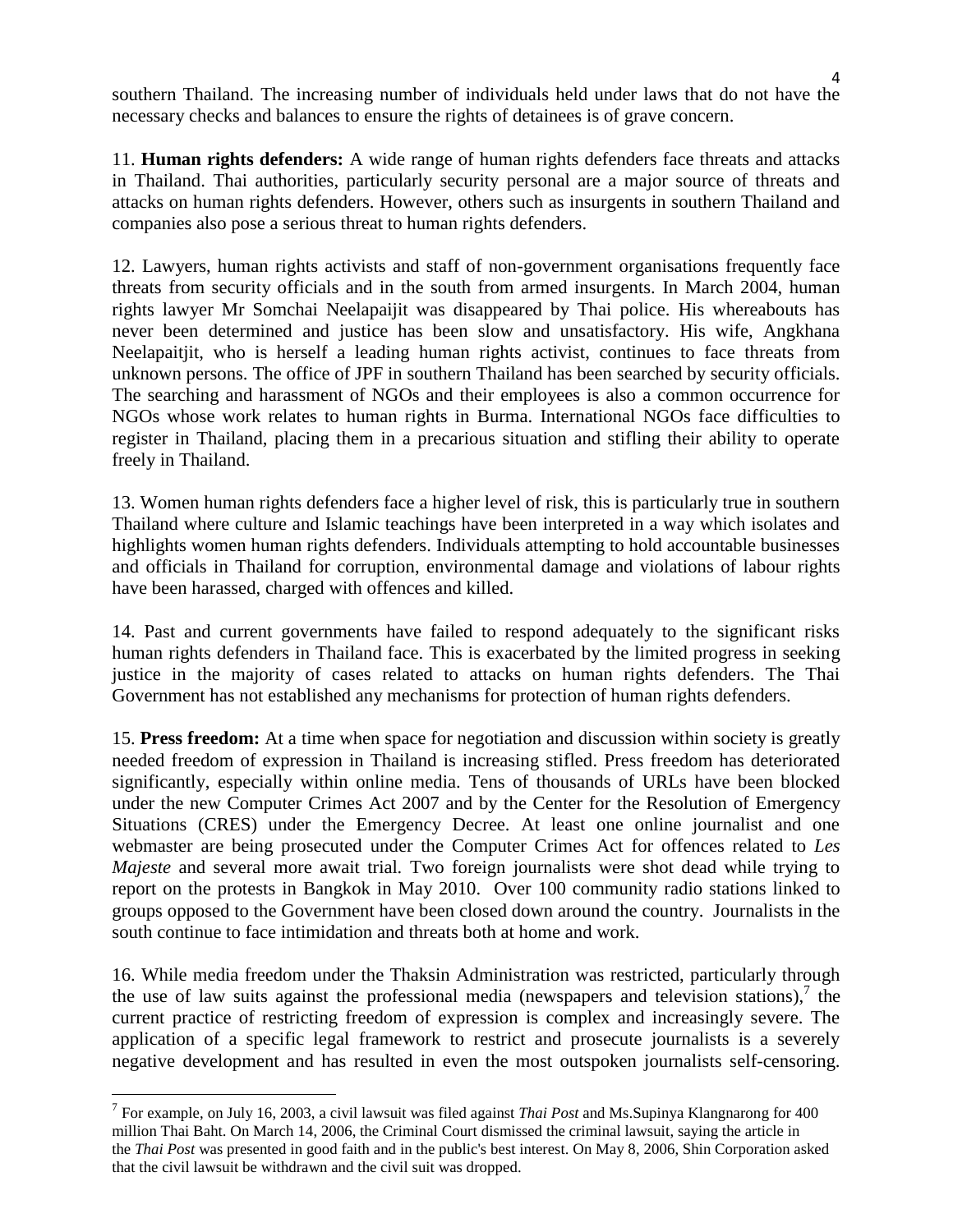The killing of journalists while they cover the news in Thailand is a development that warrants the gravest concern.

<span id="page-4-0"></span>17. **Women** are marginalized within their community in southern Thailand. They face persecution and are discredited when they come out to defend their rights which are compromised by the conservative interpretation of religious code. Malay Muslim women are seriously under-represented in Thailand's democratic system. In addition Malay Muslim women have been affected by the violence in southern Thailand; they are left to be the provider when husbands are detained, disappeared and killed. The usual pressures associated with such situations are exacerbated by the status of such women under the Islamic code. Women are being drawn into the conflict by both sides: the insurgents have begun to recruit women in a variety of roles and women are being armed to protect Buddhist villages. Women are also being detained and and charged.<sup>8</sup> Women in the south also face a variety of human rights concerns experienced by women throughout the world such as trafficking, domestic violence and health issues, including high rates of infant and maternal mortality. Sustainable solutions that empower the women of the south to advocate for their rights are needed. At the national level the Gender Equality Bill that is currently under consideration will allow for discrimination against women when it is grounded in academic or religious reasons or when it is for public good.

18. There are multi-faceted challenges of **protecting children** from the human rights abuses related to armed violence in southern Thailand. The persistence of children's involvement in *Chor Ror Bor* (Government-established village defence volunteer units), as well as their continued involvement in armed opposition groups highlight the need for the Government to develop and implement comprehensive and coordinated strategies to protect children at the national and provincial levels, to end their recruitment and use by all armed parties

19. JPF is concerned about the human rights impact of violence on the **Thai-Cambodia boarder**, especially the displacement of civilians. It is essential that both the Thai and Cambodian governments fully respect human rights law. Human rights violations along the border related to the violence should be monitored by independent monitors.

<span id="page-4-1"></span>20. **Thailand's commitments to the Human Rights Council:** In 2010, Thailand was elected for a three year term to the Human Rights Council. At the time of the election the Foreign Minister committed to, among other things, democratization and good governance, the promotion of an open democratic rights-based society by ensuring the rule of law, justice, non-discrimination, elimination of impunity and abuse of power.<sup>9</sup> To date, the current Thai Government has failed to meet this commitment to the members of the Human Rights Council. With Thailand's election as President of the Human Rights Council it is increasingly important that Thailand be held to the commitments it made to ensure its place on the Council.

 $\overline{\phantom{a}}$ 

<sup>&</sup>lt;sup>8</sup> Police Interviewing Center, Southern Border Polices Bureau reported that between 7 September 2005 and 16 October 2010, 62 women suspected of association with the insurgency movement in Yala, Pattani and Narathiwat were detained at Protection Peace Center, Southern Border Polices Bureau in Yala. Criminal arrest warrants have been issued for 43 women with 27 arrested, 15 not yet arrested and one had shot dead. Emergency Decree warrants have been issued for 90 women with 70 arrested, 19 not yet arrested and one shot dead.

<sup>&</sup>lt;sup>9</sup> Statement by the Thai Foreign Minister Kasit Piromya, February 2010,

www.mfa.go.th/internet/audio/FM%20remarks.pdf